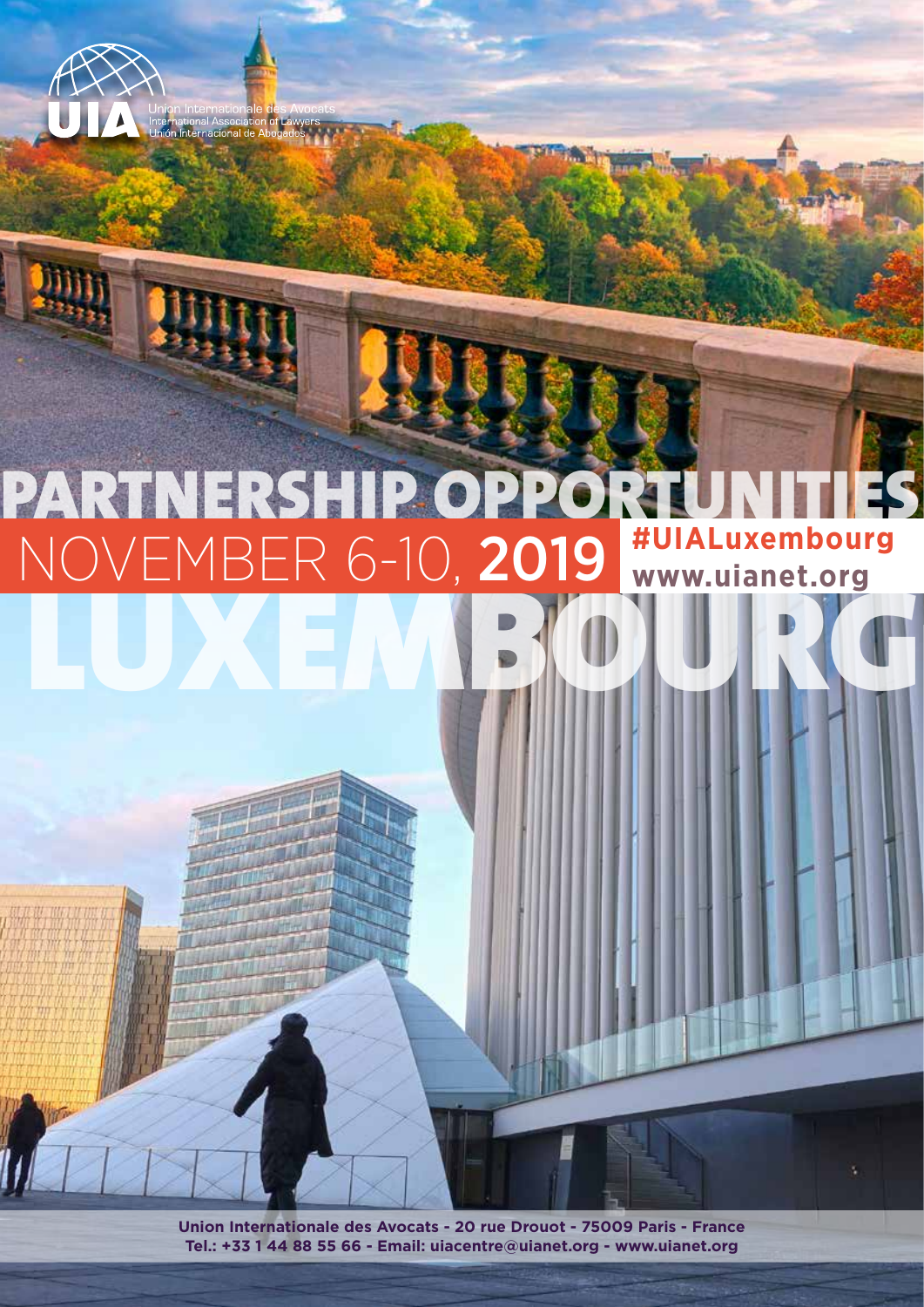A unique opportunity to reach an unparalleled network of international lawyers, law firms, and bar associations.

**IT LELELIST** 

Our mission: building long-term relationships with our sponsors, and creating mutually beneficial partnerships.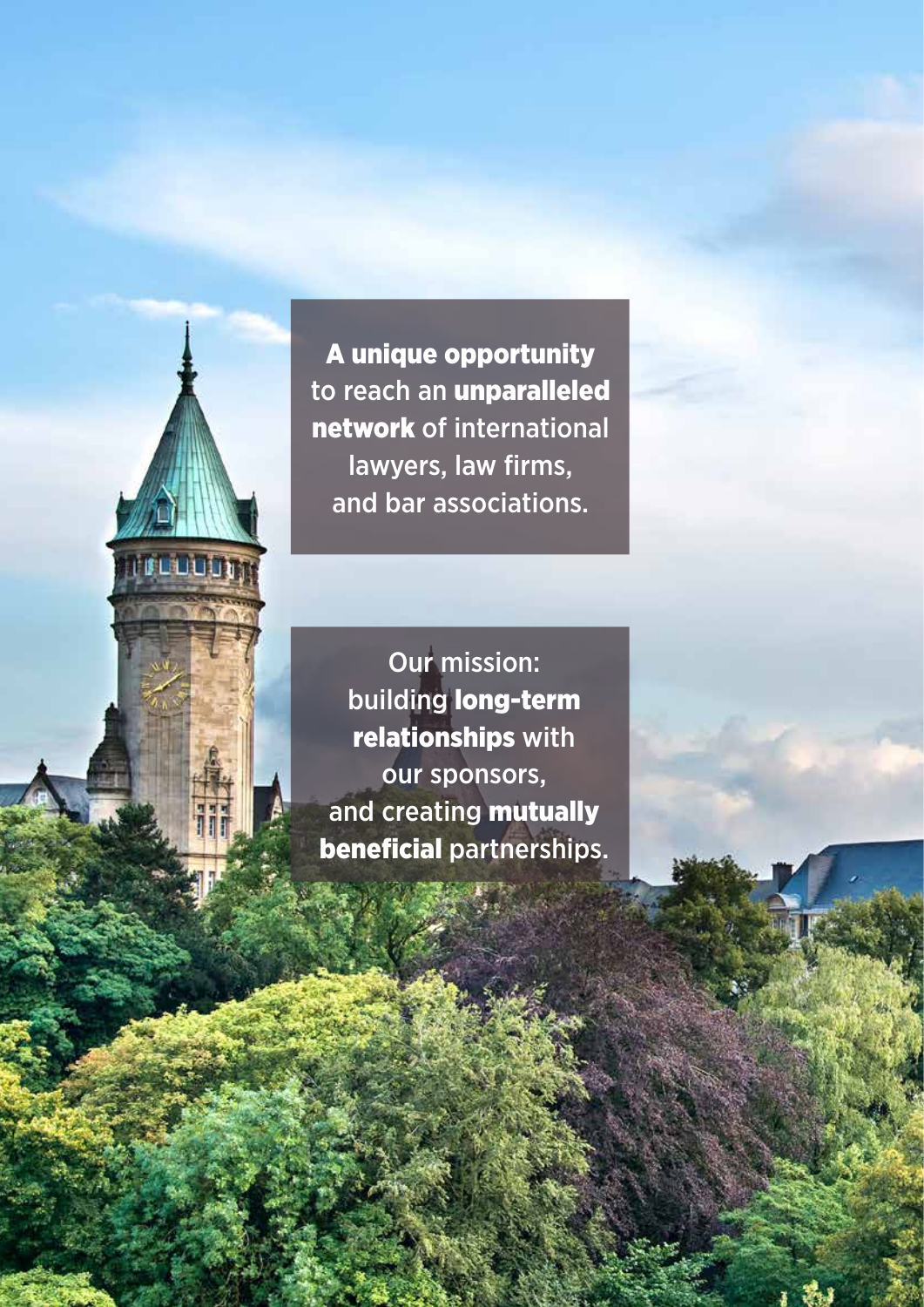### A UIA overview

### > Mission

UIA, as a global and multi-cultural organization, facilitates professional development and international exchange of information and ideas, promotes the Rule of law, defends the independence and freedom of lawyers worldwide, and emphasizes friendship, collegiality and networking among members.

### > Objectives

#### Promote

the basic principles of the legal profession

### Facilitate

 the professional development of lawyers through shared experiences

### Intervene

in favour of imprisoned and persecuted lawyers

### > Founded in 1927, the UIA was the first legal organisation to...





practice

Establish a Code of Conduct for Lawyers in the 21<sup>st</sup> century

Adopt a resolution on multidisciplinary



Advocate for the right to health as a basic human right



Take a firm stand against the death penalty



Adopt a resolution on "Globalisation, Tolerance and the Law"

### > UIA in Numbers

150 Bar Associations



Present in **43**<br><sup>110</sup> countries 43

scientific commissions







350 **renowned international speakers**



110 hours of specialist training given by academics and practicing lawyers who are well known in the fields of business, politics, governments and institutions.

The Congress is a great opportunity to discuss topical legal issues, as well as analyse and share experiences in all major fields of law.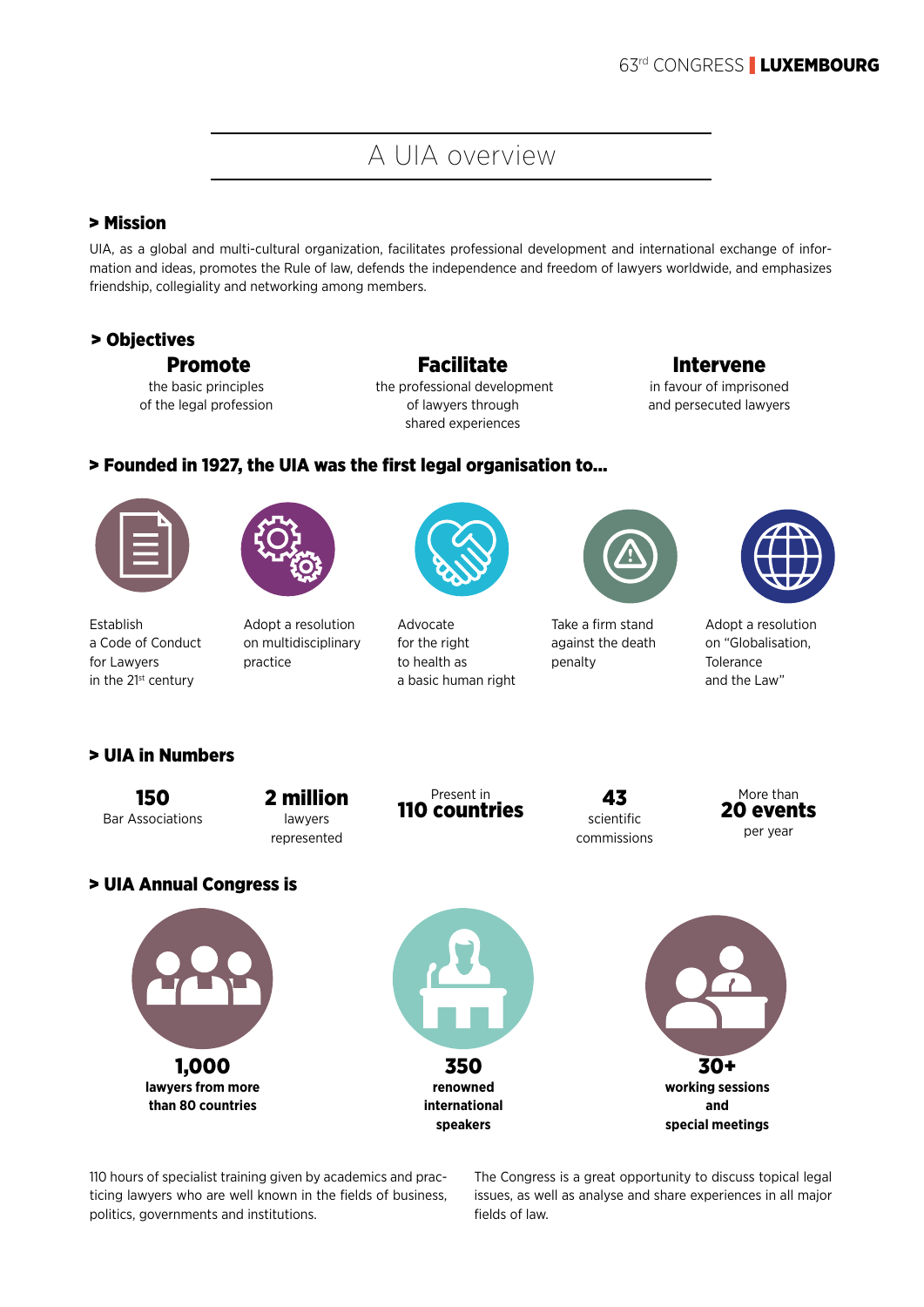2019 UIA Congress in Luxembourg November 6-10

# Main themes:

 Innovation and the Law: Where Passion Meets Reason

Doing Business in Respect of Human Rights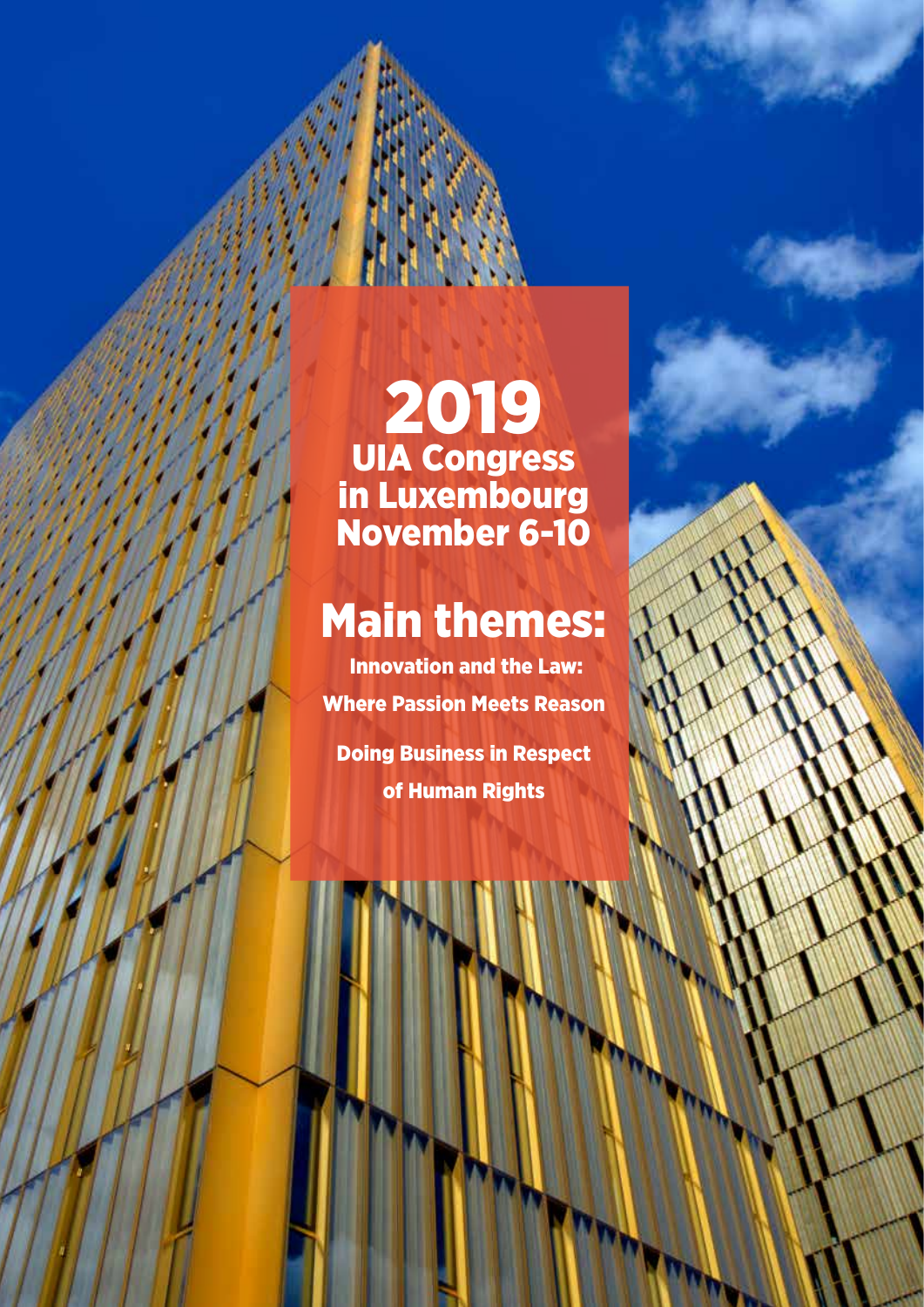### The UIA Congress participants are



### > Become a UIA Luxembourg Congress Sponsor!

The Congress presents a unique opportunity for your organization to reach international lawyers, law firms and bar associations. From the exhibition area specially designated for our sponsors to the multiple sessions of the Congress, our partners have continuous exposure to an international network of legal professionals. By sponsoring our Congress, your firm becomes linked to a globally accredited lawyer's association.

Become a partner of the UIA and give your company increased visibility to a global audience;

I link your name with a prestigious international lawyers' association accredited by several international judicial institutions and organizations;

 $\blacksquare$  lend support to the development of international law;

 $\blacksquare$  be recognized by leading figures in the international legal community including presidents of the world's largest bar associations and international lawyers with significant purchasing power.

### > Congress Packages

The UIA proposes 4 different partnership packages. Sponsorship packages can be tailor-made to suit special requests and most budgets, please contact us to discuss your circumstances.

| <b>Partnership Packages</b>                                                                               | <b>DIAMOND</b><br>€ 30,000                                                       | <b>PLATINUM</b><br>€ 15,000                                                                  | <b>GOLD</b><br>€8,000                                  |                                                                      |
|-----------------------------------------------------------------------------------------------------------|----------------------------------------------------------------------------------|----------------------------------------------------------------------------------------------|--------------------------------------------------------|----------------------------------------------------------------------|
| <b>Congress Invitations</b>                                                                               | 3                                                                                | 2                                                                                            |                                                        |                                                                      |
| Social Events                                                                                             | Opening<br>Ceremony or<br>Welcome<br>cocktail or<br>Informal Evening             | 1 lunch<br>(exclusive)                                                                       | 1 Coffee Break<br>(exclusive)                          |                                                                      |
| Complimentary tickets for social events                                                                   | 6 Gala Dinner<br>Invitations                                                     | 4 Gala Dinner<br>Invitations                                                                 | 2 Gala Dinner<br>Invitations                           | 1 pass to<br>the Opening<br>Ceremony and<br>the Welcome<br>Reception |
| Speaking opportunity from the company<br>in a sponsored Working Session                                   |                                                                                  |                                                                                              |                                                        |                                                                      |
| Colour advertisements in the Congress programmes                                                          | 1 page in<br>the registration<br>programme +<br>1 page in the<br>final programme | $\frac{1}{2}$ page in<br>the registration<br>programme +<br>1 page in the<br>final programme | $\frac{1}{2}$ page in<br>the registration<br>programme | $\frac{1}{2}$ page in<br>the final<br>programme                      |
| Exhibit in the exhibition area                                                                            | $9 m2$ booth                                                                     | $6 m2$ booth                                                                                 |                                                        |                                                                      |
| Delegate bag insert distributed to all participants                                                       |                                                                                  |                                                                                              |                                                        |                                                                      |
| UIA President will personally name and thank sponsor<br>at the event according to the sponsorship package |                                                                                  |                                                                                              |                                                        |                                                                      |
| Acknowledgement on all meeting-rooms screensaver<br>at the Congress                                       |                                                                                  |                                                                                              |                                                        |                                                                      |
| Acknowledgement in the UIA Luxembourg 2019 congress<br>programme                                          |                                                                                  |                                                                                              |                                                        |                                                                      |
| Logo with hyperlink on the UIA Luxembourg 2019 congress<br>website                                        |                                                                                  |                                                                                              |                                                        |                                                                      |
| 50% discount in «Juriste International,» UIA legal magazine                                               |                                                                                  |                                                                                              |                                                        |                                                                      |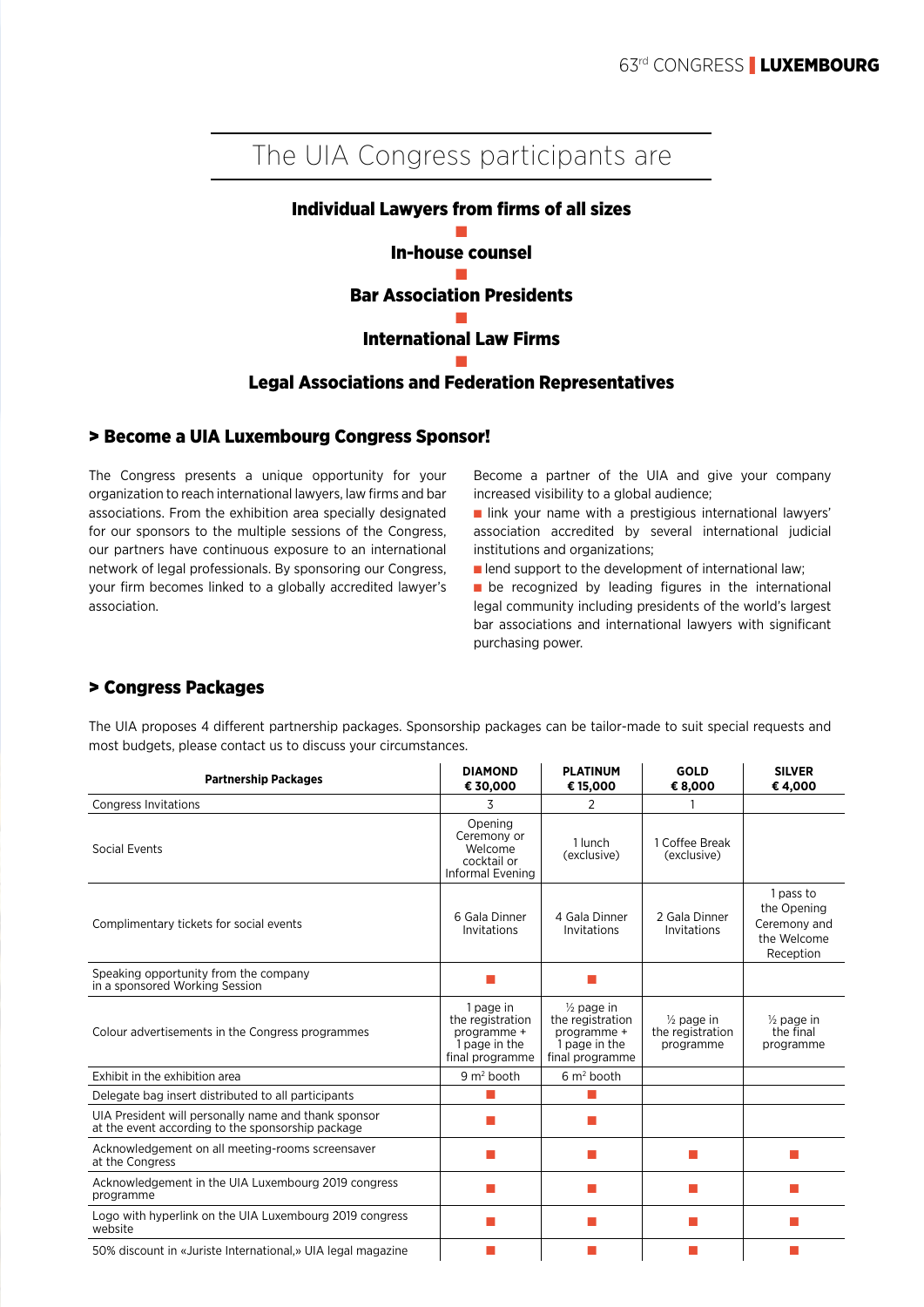

### Become one of our Exhibitors

At the UIA Congress there is an exhibition area. The Exhibitor Partnership allows you to display your company's products and provide more information about your brand. Being one of the UIA Congress exhibitors will give you the opportunity to showcase your products and services to all Congress delegates.

#### > Sponsorship includes\*:

#### **N** Use of a display area

**n** 2 exhibitor passes, which will allow you access to the lunches and coffee breaks on Thursday, Friday and Saturday, and complimentary entry to the opening ceremony and welcome cocktail.

**n** Sponsor's logo and link on the Congress website, registration programme, final programme and screensaver in every meeting room.

| <b>Floor space</b> | <b>Prices</b> |
|--------------------|---------------|
| $6m2$ booth        | € 2.900       |
| $9m2$ booth        | € 3.500       |

\*Space will be allocated on a first-come, first-served basis after all Diamond, Platinum, Gold and Silver Sponsors have selected their space within the Exhibition Area.

#### > Advertise on Promotional Items

■ Congress bags printed with your logo and distributed to all the delegates (1,200 units).

- n Lanyards printed with your name/logo and distributed to all the delegates (1,200 units).
- **n** Pens printed with your name/logo and inserted in the delegate bags (1,200 units).
- $\blacksquare$  Notepads printed with your name/logo and inserted in the delegate bags (1,200 units).

| <b>Exclusive Sponsor Items</b> | <b>Prices</b> |
|--------------------------------|---------------|
| Pens                           | € 2,000       |
| <b>Notepads</b>                | € 2,000       |
| Congress Bags                  | € 10,000      |
| Lanyards                       | € 3.000       |

The pens, notepads, and lanyards are provided by the sponsoring company. The items will be subject to design approval by the UIA.

If you want the UIA to supply and print with your logo, a charge of €1,000 will be invoiced to the sponsoring company.

#### > Present your Activity to all the Congress Attendees

 $\blacksquare$  Insert a brochure/flyer or promotional item in the Congress bags for €2,000.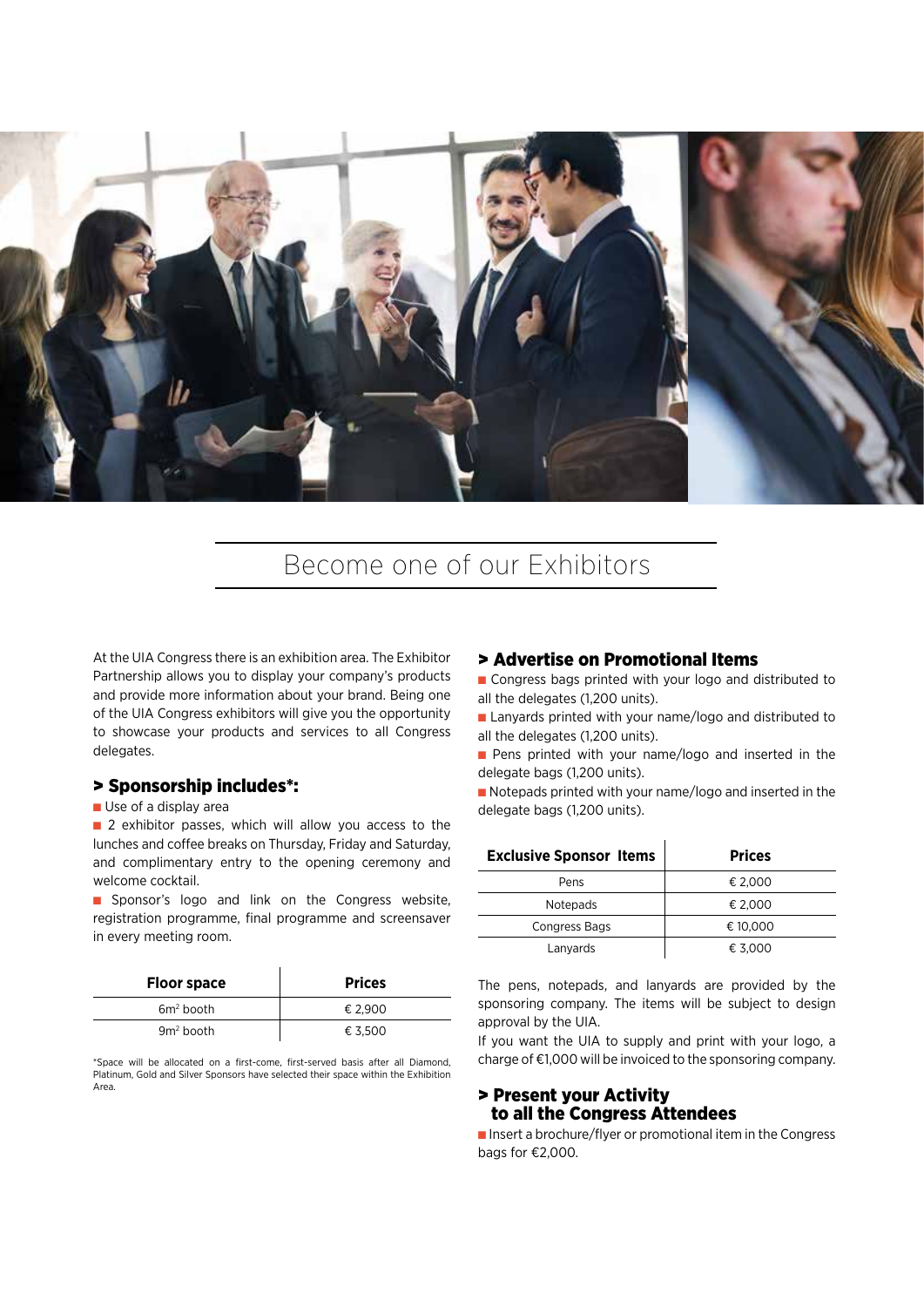

### Contribute to a Particular Event

### > Coffee Breaks

Sponsor the morning coffee breaks or afternoon coffee breaks for 3 days. All tables will be provided with a placard with your firm's logo and name. You can also display marketing material during the coffee break chosen.

### > First-Timers Breakfast

Held the first day of the beginning of sessions, your company can display your company name and logo on a roll-up banner at the entrance. All tables will be provided with a placard with your firm's logo and name. You can also display promotional material.

### > Lunches

Display your company name and logo on a roll-up banner at the entrance to the restaurant. There is a table at the entrance for handouts. Complimentary lunches for 4 persons are included.

### > UIA Women's Network Session and Cocktail

Display your company name and logo on a roll-up banner at the entrance to the venue. You can also distribute your promotional material. Complimentary entry for 2 persons is included.

### > Opening Ceremony

Display your company name and logo on a roll-up banner at the entrance to the venue. You can also distribute your promotional material. Complimentary entry for 4 persons is included.

### > Welcome Cocktail

Display your company name and logo on a roll-up banner at the event entrance. You can also distribute your promotional material. Complimentary entry for 4 persons is included and a half page advertisement in the final congress programme.

### > Informal Evening

Display your company name and logo on a roll-up banner at the entrance to the venue. You can also distribute your promotional material. Complimentary entry for 4 persons is included and a full page advertisement in the final Congress programme.

### > Gala Dinner

Display your company name and logo on a roll-up banner at the entrance to the venue. Complimentary entry for 10 persons is included.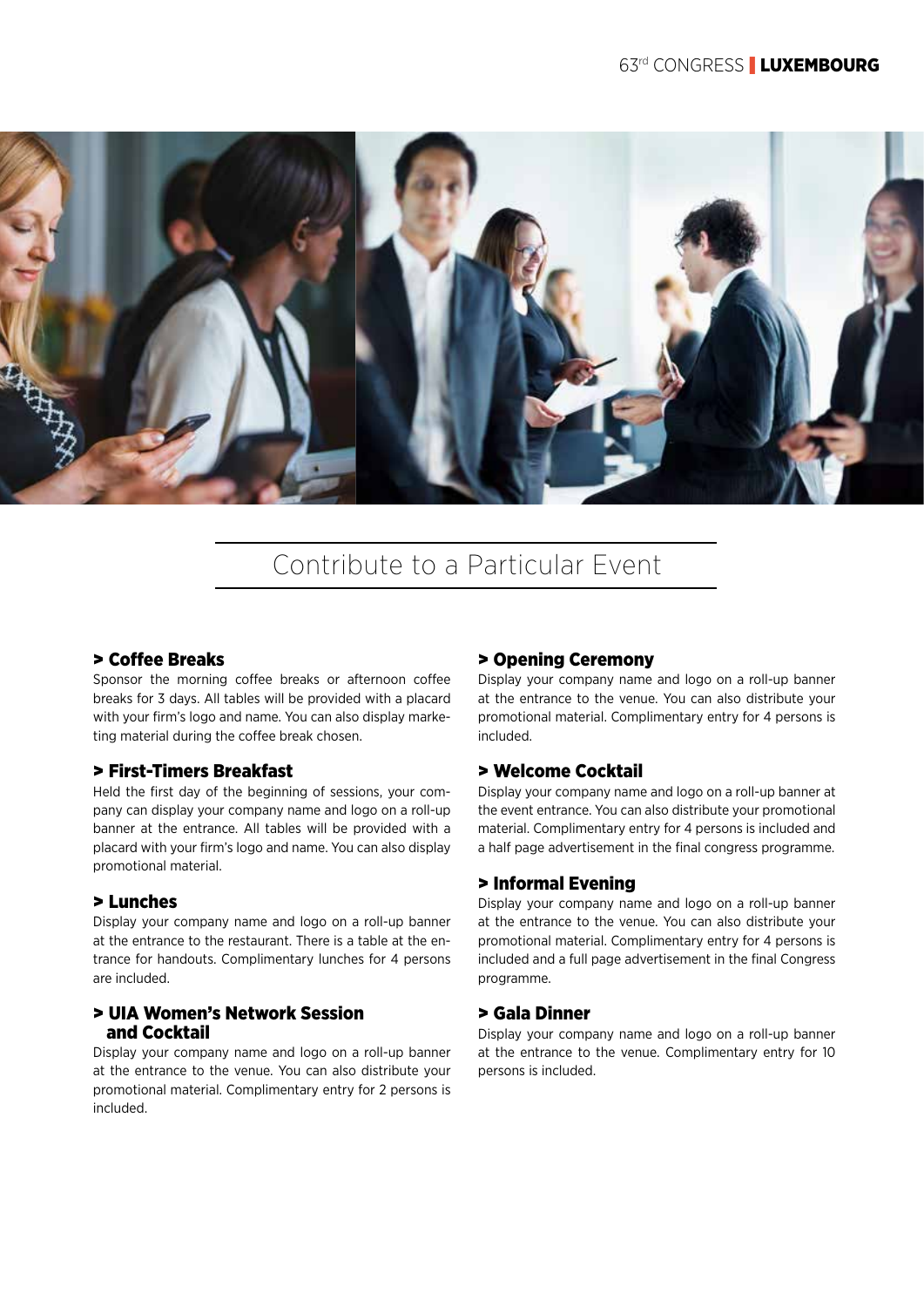## Be a partner with the UIA and support the development of international law.

### Contribute to a Particular Event

#### > Working Session Sponsorship

Sponsoring a working session is a unique opportunity to match your sponsorship with a working session during which attendees may have a particular interest in your product or service.

You may wish to sponsor a session that focuses on a particular commission (e.g. a bank may wish to sponsor the Banking Law Commission, or a law firm may wish to sponsor the Management of Law Firms Commission) or on the issue raised within the commission session.

More information about the working sessions planned for the 2019 congress is available at www.uianet.org

#### > Sponsorship includes:

- **n** Sponsor logo on session signage
- €1,000 discount on Exhibition Sponsorship
- $\square$  Speaking opportunity

| <b>Sponsorship per Event</b>             | <b>Prices starting at</b> |
|------------------------------------------|---------------------------|
| Coffee Break                             | € 2,000                   |
| <b>First-Timers Breakfast</b>            | € 2,500                   |
| UIA Women's Network Session and Cocktail | € 3,000                   |
| Lunch                                    | € 5,000                   |
| Welcome Cocktail                         | € 8,000                   |
| Opening Ceremony                         | € 8,000                   |
| Informal Evening                         | € 10,000                  |
| Gala Dinner                              | € 4,000 per table         |
| Main Theme                               | €4.000                    |
| <b>Working Session Commission</b>        | € 3.000                   |

### > Every sponsored event automatically includes

■ Acknowledgement on all meeting-rooms screensaver at the Congress

■ Acknowledgement in the UIA Luxembourg 2019 Congress programmes

**n** Logo with hyperlink on the UIA Luxembourg 2019 Congress website

### > Jacques Leroy Prize – €5,000

The Jacques Leroy Prize is awarded annually at the Congress to a lawyer under the age of 35. Winners present their winning paper during the session of the Business and Human Rights commission of the Congress. The prize is awarded in honour of Jacques Leroy, the 2003-2004 President of the UIA. Sponsorship includes:

**n** Presentation of the Jacques Leroy Prize at the Opening Ceremony

- **n** Logo displayed during presentation of the Jacques Leroy Prize
- Logo with hyperlink on the UIA Luxembourg 2019
- Congress website
- 2 invitations to the Opening Ceremony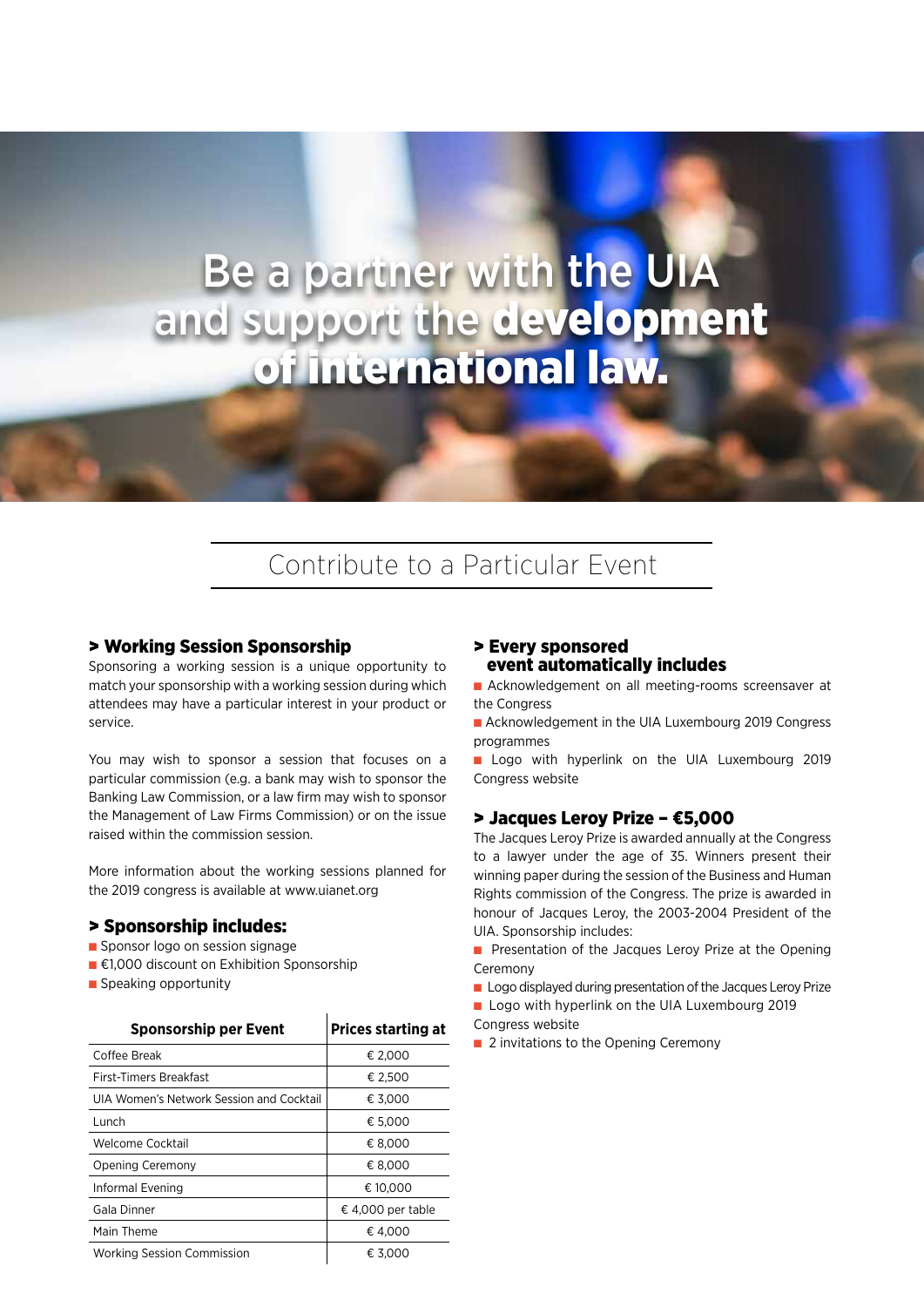

### Advertising Opportunities

### > Congress registration programme

|             |  |  | The most widely circulated UIA document. In total,         |  |
|-------------|--|--|------------------------------------------------------------|--|
|             |  |  | over 14,000 followers on <b>Committeed in</b> and <b>f</b> |  |
| receive it. |  |  |                                                            |  |

This 40-page programme contains both the scientific and social programmes of the future Congress.

The programme is sent to all UIA members and a large number of other subscribers. It is the most important promotional material of the Congress as it is most widely read by the delegates

 $\blacksquare$  Distribution: five months before the Congress

■ Circulation: 14,000 recipients in over 110 countries

■ Also available during the pre-Congress period on the

UIA website, which totals more than 70,000 hits per year

■ Trilingual edition (English, French, Spanish)

### > Final Congress Programme

An essential tool for UIA Congress attendees. They refer to it constantly for logistical information such as maps of the various locations, the shuttle schedule, the times for events and sessions, the social activities, etc.

- $\blacksquare$  Distribution: on site, in the delegate bag which is
- distributed to all conference attendees
- Circulation: 1,300 copies
- $\blacksquare$  Also available during the Congress period on the
- UIA website, which totals more than 70,000 hits per year
- Trilingual(English, French, Spanish)

|                       | <b>Rates</b> |
|-----------------------|--------------|
| <b>Back Cover</b>     | € 3,000      |
| Inside front Cover    | € 2,000      |
| Full page - 4 colours | € 1,500      |
| $1/2$ page            | € 1,000      |

|                       | <b>Rates</b> |
|-----------------------|--------------|
| <b>Back Cover</b>     | € 5,000      |
| Inside front Cover    | € 4,500      |
| Full page - 4 colours | € 3,000      |
| $1/2$ page            | € 1,800      |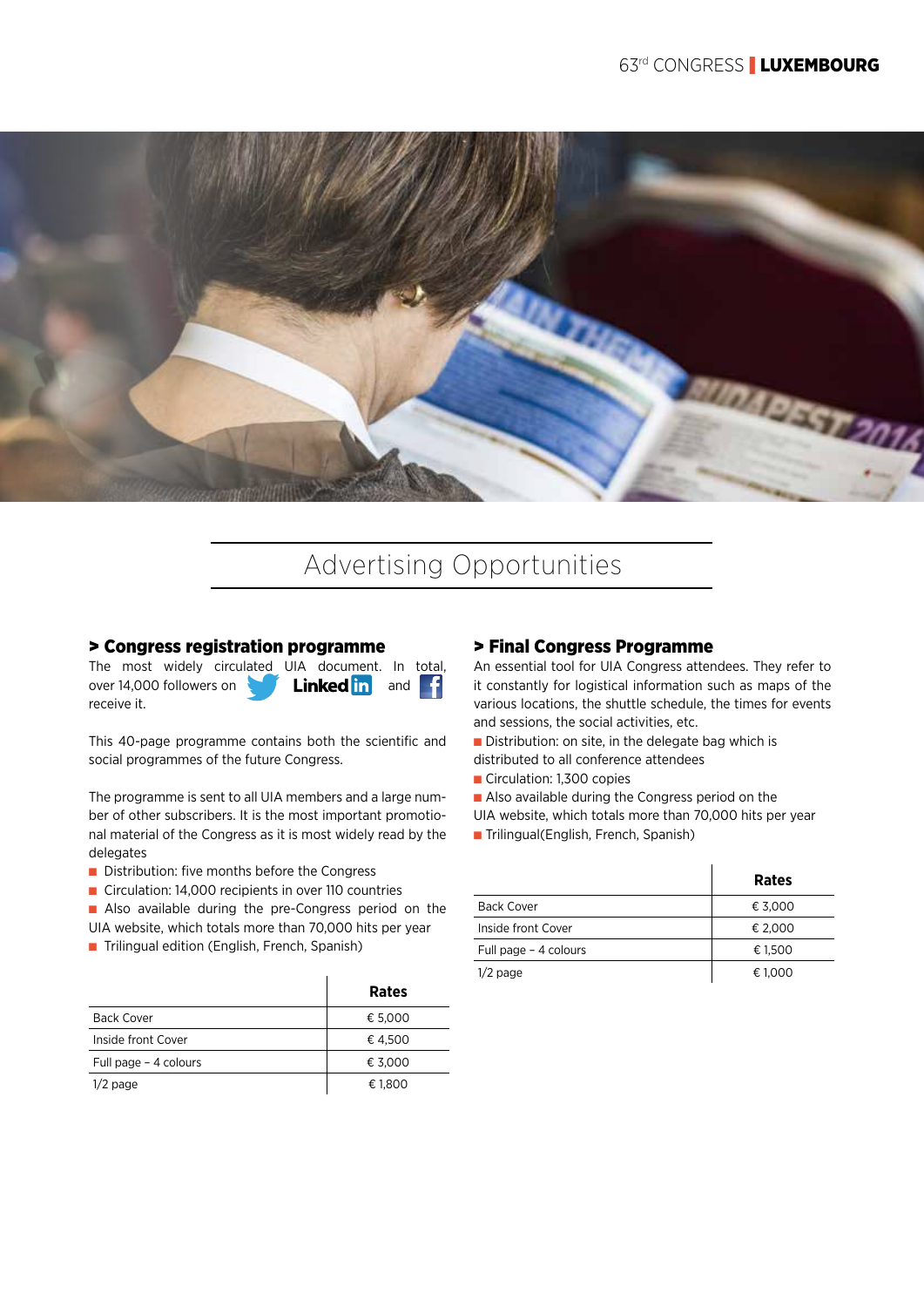Become linked to a globally accredited lawyer's association.

F

**Do you want to get more information about how to become a UIA Luxembourg Congress sponsor?** 

オト番号の かいち

**Provident** 

**Please contact Noelia Alonso Moran, Development and Partnership Coordinator on +33 1 44 88 55 66 or by e-mail at nalonso@uianet.org.**

**Noelia will help you select the best options based on your budget to give your company increased visibility to a global audience and gain the exposure and relations with attendees.**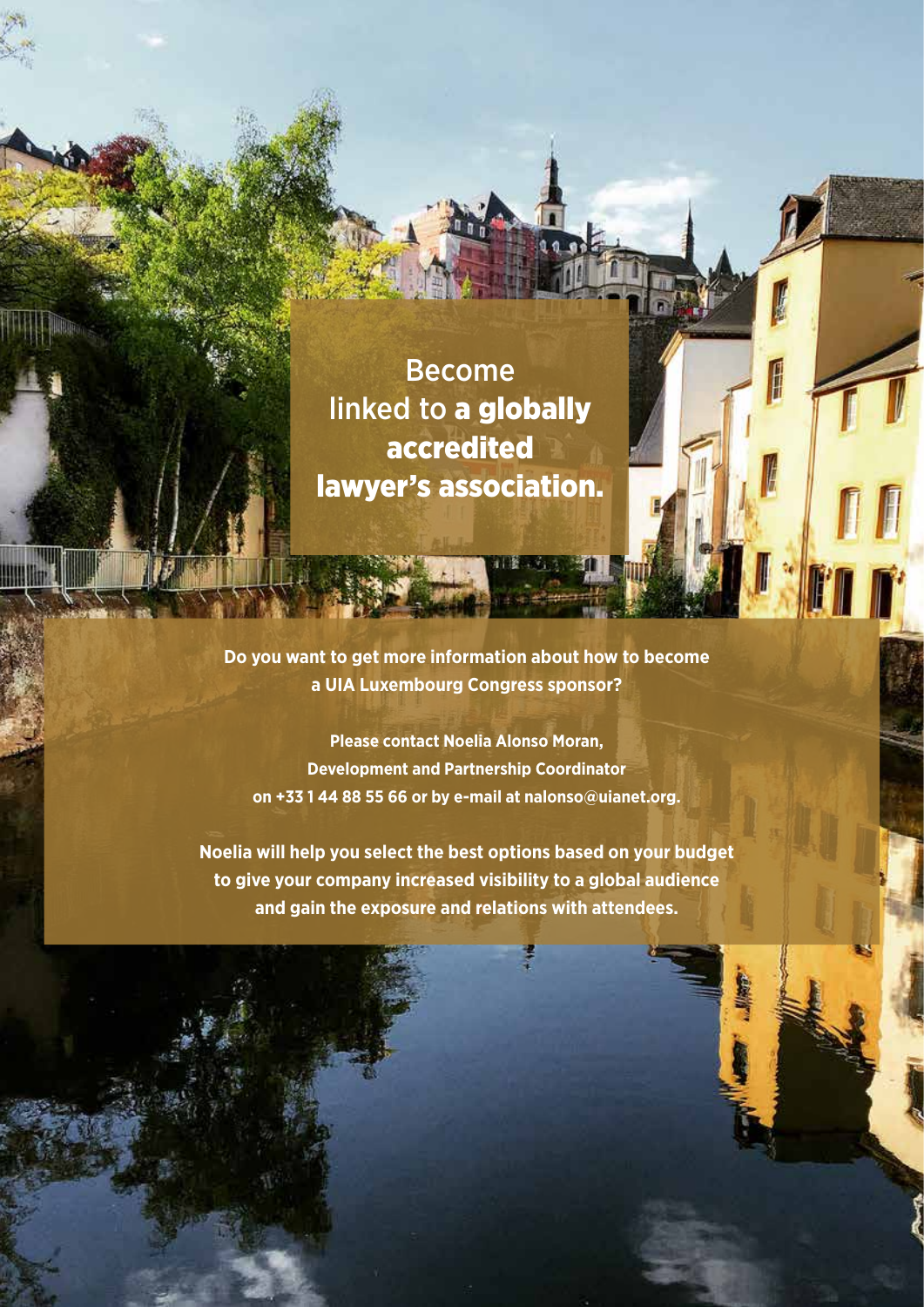### **Partnership Application form 63rd UIA CONGRESS LUXEMBOURG CITY, LUXEMBOURG NOVEMBER 6-10, 2019**

Please complete this form, review the terms and conditions, include payment and return it to: UIA – Union Internationale des Avocats

### **Noelia Alonso Morán, Development and Partnership Coordinator 20 rue Drouot - 75009 Paris-France Tel.: +33 1 44 88 55 66 – Fax. : +33 1 44 88 55 77 - Email: nalonso@uianet.org**

### CONTACT NAME

| Company name |         |
|--------------|---------|
| .<br>Address |         |
| City         |         |
| State/Region |         |
| Zip code     | Country |
| Telephone    | Fax     |
| Email        |         |
| Website      |         |

### CONTACT NAME

*Details required for invoicing (if different from above)*

| Company Name |         |
|--------------|---------|
| Address      |         |
| City         |         |
| State/Region |         |
| Zip code     | Country |
| Telephone    | Fax     |
| Email        |         |
| Website      |         |
| VAT Number   |         |

I certify that I am authorised to sign this application and enter into this contract for advertising on behalf of the client.

Authorised signature.

|  |  | $-$ |  |
|--|--|-----|--|
|  |  |     |  |

**Date:**

**Print name: I would like to sponsor the following items:**

| <b>PARTNERSHIP</b>                                        | <b>PRICE</b> |
|-----------------------------------------------------------|--------------|
| <b>Diamond Package</b>                                    | € 30,000     |
| <b>Platinum Package</b>                                   | € 15,000     |
| <b>Gold Package</b>                                       | € 8,000      |
| <b>Silver Package</b>                                     | € 4,000      |
| <b>Congress bags</b>                                      | € 10,000     |
| <b>Informal Evening</b>                                   | € 10,000     |
| <b>Welcome Ceremony</b>                                   | € 8,000      |
| <b>Welcome Cocktail</b>                                   | € 8,000      |
| Lunch                                                     | € 5,000      |
| <b>First-Timers Breakfast</b>                             | € 2,500      |
| <b>UIA Women's Network Session and Cocktail</b>           | € 3,000      |
| <b>Jacques Leroy Prize</b>                                | € 5,000      |
| <b>Back cover of the Registration Congress Programme</b>  | € 5,000      |
| Inside Front Cover of the Registration Congress Programme | € 4,000      |
| <b>Full Page of the Registration Congress Programme</b>   | € 3,000      |
| 1/2 Page of the Registration Congress Programme           | € 1,800      |
| Inside Front Cover of the Final Congress Programme        | € 2,000      |
| <b>Full page of the Final Congress Programme</b>          | € 1,500      |
| 1/2 Page of of the Final Congress Programme               | € 1,000      |
| Gala Dinner (Price per table)                             | € 4,000      |
| Lanyards (No longer available)                            | € 3,000      |
| Exhibitor (9m2 booth)                                     | € 3,500      |
| Exhibitor (6m2 booth)                                     | € 2,900      |
| Main Theme                                                | € 4,000      |
| <b>Working Session Commission</b>                         | € 3,000      |
| <b>Coffee Break</b>                                       | € 2,000      |
| Pens                                                      | € 2,000      |
| <b>Notepads</b>                                           | € 2,000      |

By signing and returning this form you agree to the terms and conditions laid out on the final page of this document. This application and contract for sponsorship of either UIA party shall become binding upon acceptance by an authorised Union Internationale des Avocats representative for the UIA Annual Congress. The UIA reserves the right to reject or terminate this application and contract for sponsorship at its sole discretion.

■ <sup>C</sup>**onference Bag insert** € 2,000

The firm logo in high-resolution .jpg and .eps must be emailed within one week of submitting this partnership agreement form.